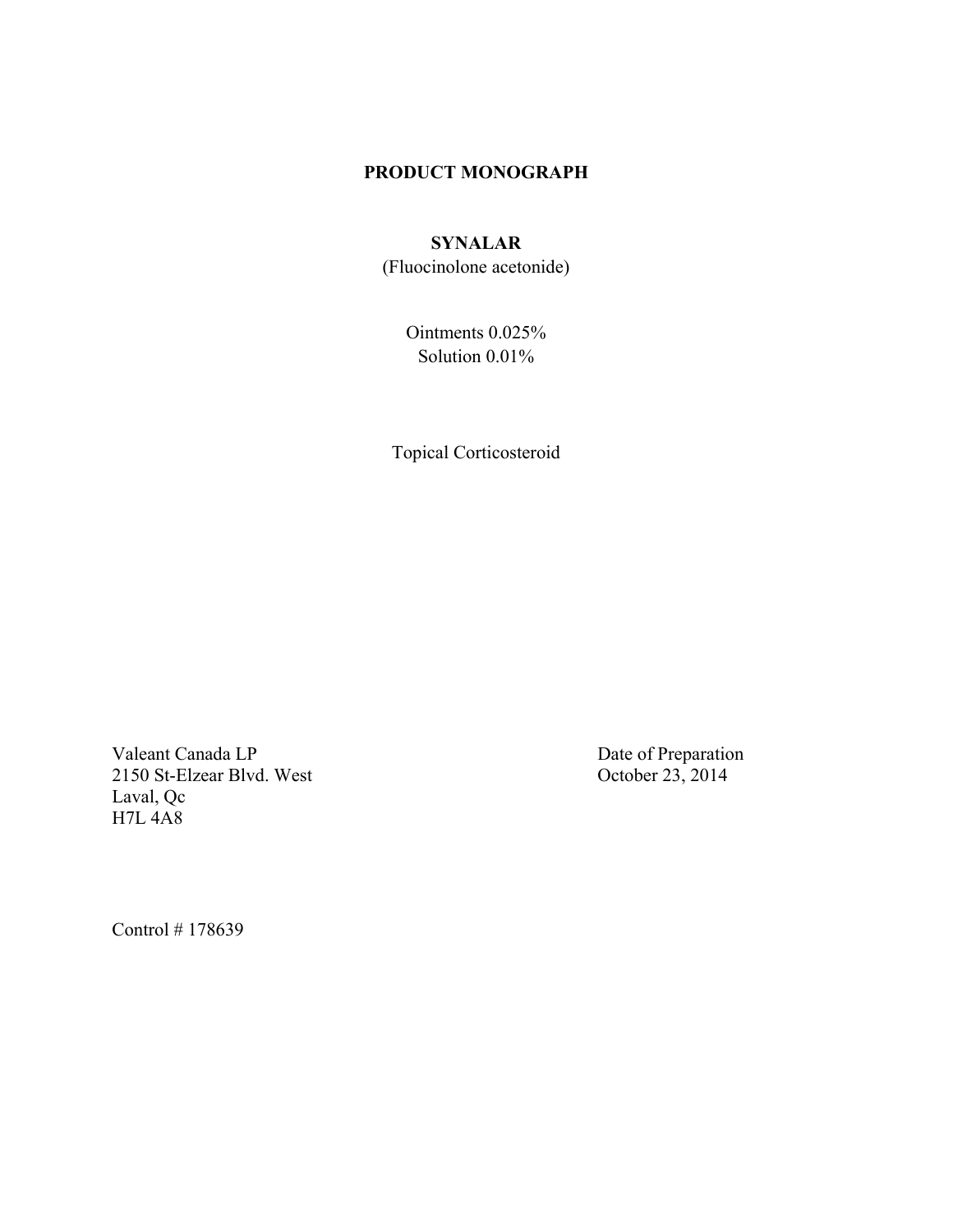### **NAME OF DRUG**

### **SYNALAR**

(fluocinolone acetonide) OINTMENTS 0.025% & SOLUTION, 0.01%

### **THERAPEUTIC CLASSIFICATION**

Topical Corticosteroid

### **ACTION**

Synalar (fluocinolone acetonide) possesses anti-inflammatory, anti-pruritic and vasoconstrictive properties.

#### **INDICATIONS**

Synalar (fluocinolone acetonide) is indicated for topical therapy of corticosteroid responsive acute and chronic skin eruptions where an anti-inflammatory, anti-allergenic, and anti-pruritic activity in the topical management is required.

Synalar topical solution (0.01%) is more appropriate than the fluocinolone acetonide cream or ointment formulations for use in locations such as the scalp.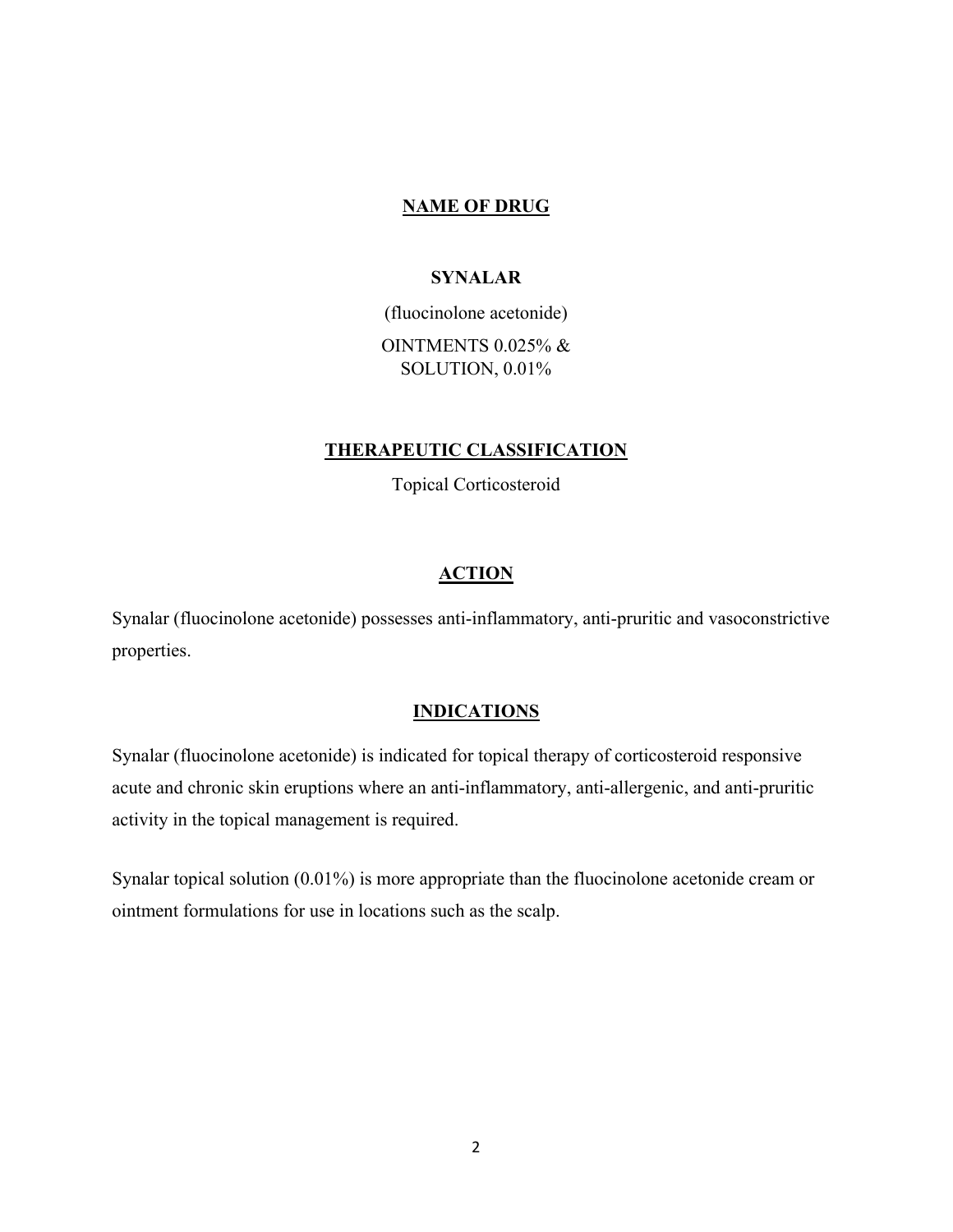### **CONTRAINDICATIONS**

Topical corticosteroids are contraindicated in untreated bacterial, tubercular, fungal and most viral lesions of the skin (including herpes simplex, vaccinia and varicella). They are also contraindicated in individuals with a history of hypersensitivity to its components.

### **WARNINGS**

The safety of topical corticosteroids during pregnancy or lactation has not been established. The potential benefit of topical corticosteroids, if used during pregnancy or lactation, should be weighed against possible hazard to the fetus or the nursing infant.

This product is not for ophthalmic use.

### **PRECAUTIONS**

This product is not recommended for use under occlusive dressings. Apply cautiously on lesions close to the eye. Severe irritation is possible if these formulations contact the eye. Should this occur, immediate flushing of the eye with a large volume of water is recommended.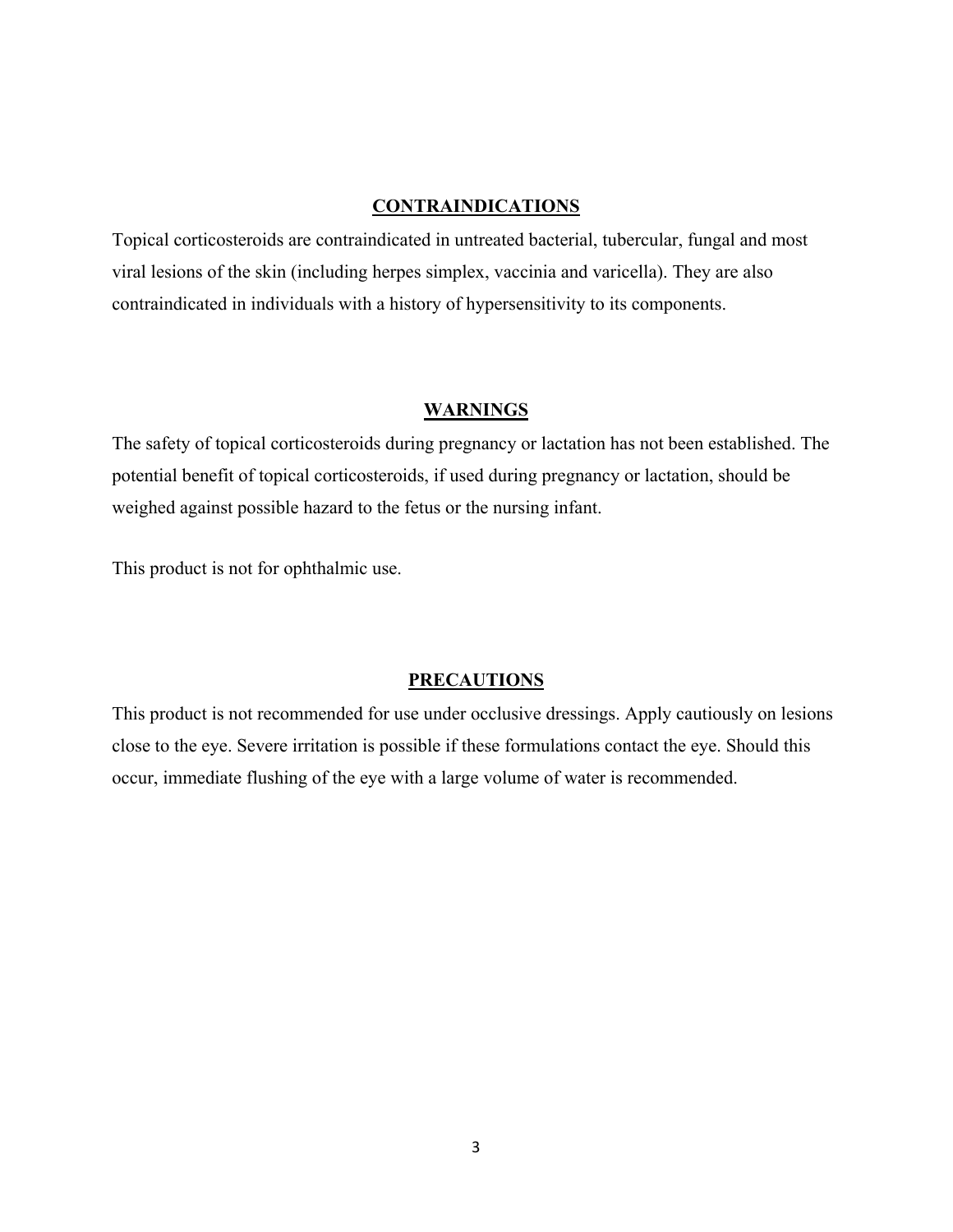Prolonged use of topical corticosteroid products may produce atrophy of the skin and of subcutaneous tissues, particularly on flexor surfaces and on the face. If this is noted, discontinue the use of this product.

The product should be used with caution in patients with stasis dermatitis and other skin diseases associated with impaired circulation.

If a symptomatic response is not noted within a few days to a week, the local applications of corticosteroids should be discontinued and the patient re-evaluated.

During the use of topical corticosteroids secondary infections may occur. Although hypersensitivity reactions have been rare with topically applied steroid products, the drug should be discontinued and appropriate therapy instituted if there are signs of reaction.

In cases of bacterial infections of the skin, appropriate antibacterial agents should be used as primary therapy. If it is considered necessary, the topical corticosteroid product may be used as an adjunct to control inflammation, erythema and itching.

Patients should be advised to inform subsequent physicians of the prior use of corticosteroids.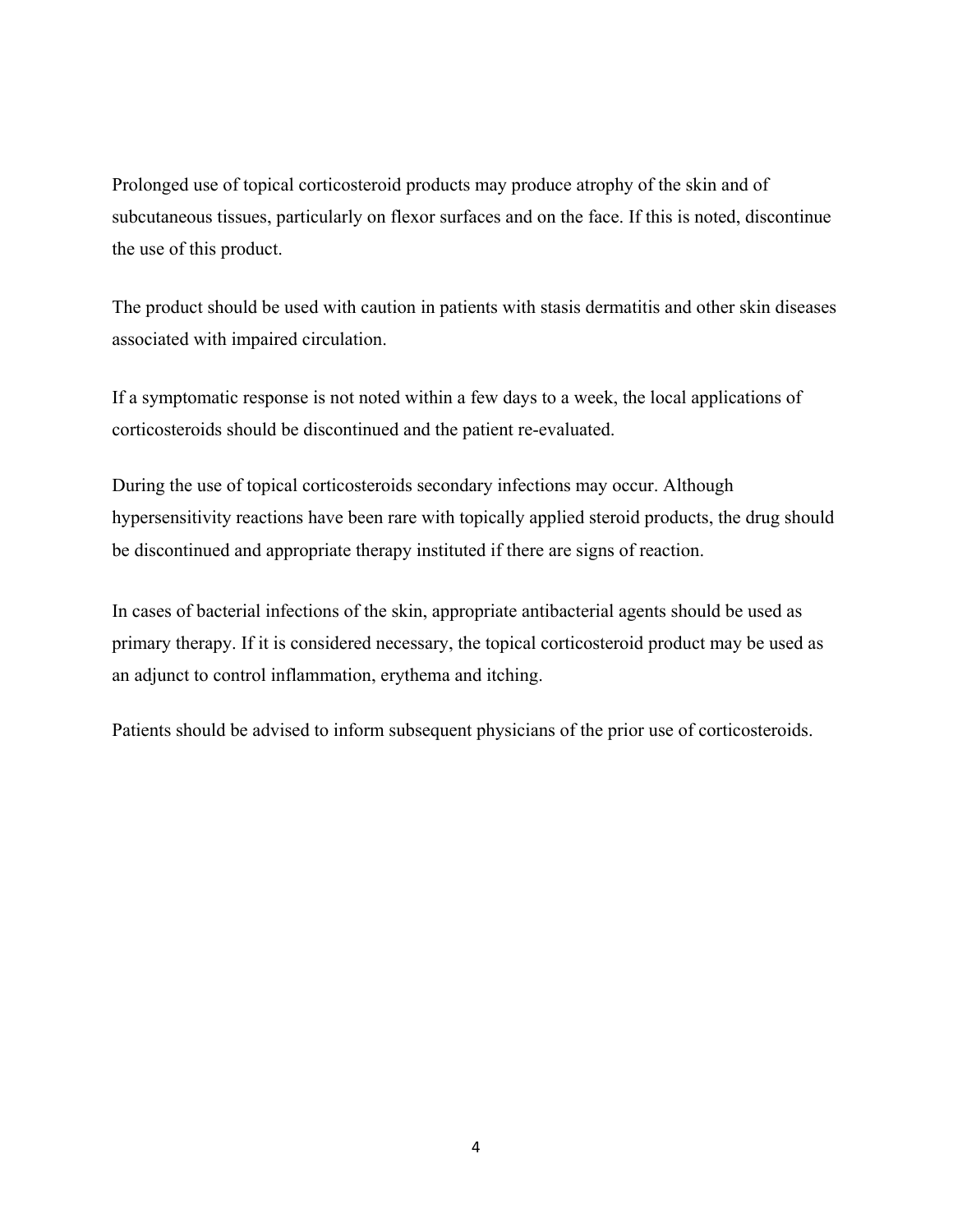Significant systemic absorption may result when steroids are applied over large areas of the body. To minimize the possibility, when long-term therapy is anticipated, interrupt treatment periodically or treat one area of the body at a time.

### **LABORATORY TESTS**

Urinary free cortisol test and ACTH stimulation test may be helpful in evaluating HPA axis suppression.

### **ADVERSE REACTIONS**

The following adverse skin reactions have been reported with the use of topical steroids: dryness, burning itching, local irritation, striae, skin atrophy, atrophy of subcutaneous tissues, telangiectasia, hypertrichosis change in pigmentation and secondary infection.

Adrenal suppression has also been reported following topical corticosteroid therapy. Posterior subcapsular cataracts have been reported following systemic use of corticosteroids.

### **TREATMENT OF OVERDOSAGE**

There is no specific antidote, but gastric lavage should be performed. In case of hypercorticism and/ or adrenal suppression, discontinue therapy.

### **DOSAGE AND ADMINISTRATION**

Synalar ointments are suitable when an emollient effect is desired.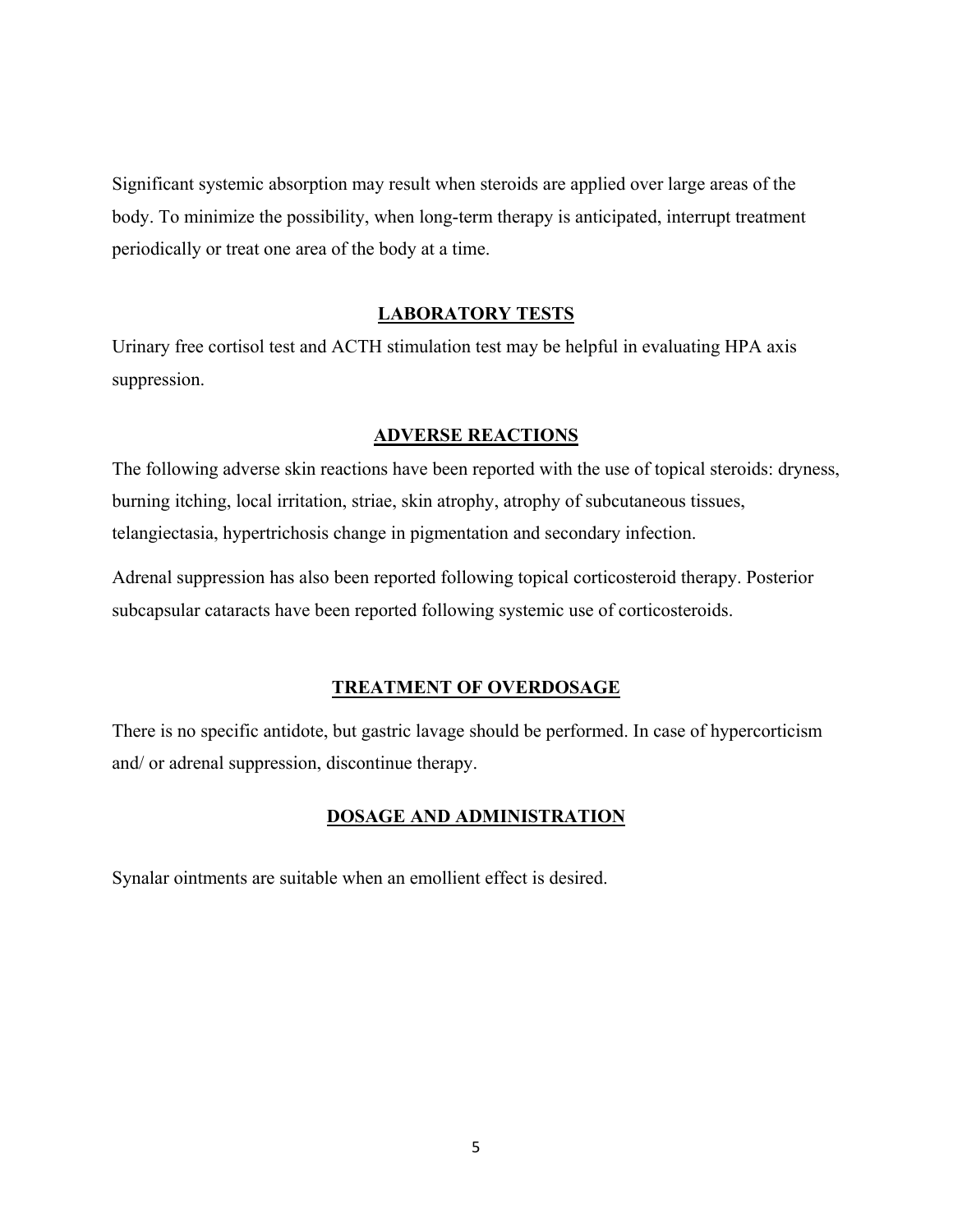A small amount of Synalar ointments 0.025% should be applied gently on the affected skin area, 2 or 3 times daily, as needed.

Synalar topical solution, 0.01% should be applied to the affected area as thin skin, from 2 to 4 times daily, depending on the severity of the condition. On hairy sites, the hair should be parted to allow direct contact with the lesion.

It is recommended that Synalar ointment or solution not be used under occlusive conditions.

### **AVAILABILITY**

Synalar ointment 0.025% is available in 60g collapsible tubes.

Synalar topical solution 0.01% is available in 60 ml plastic squeeze bottles.

Store at room temperature, 15°C - 30°C.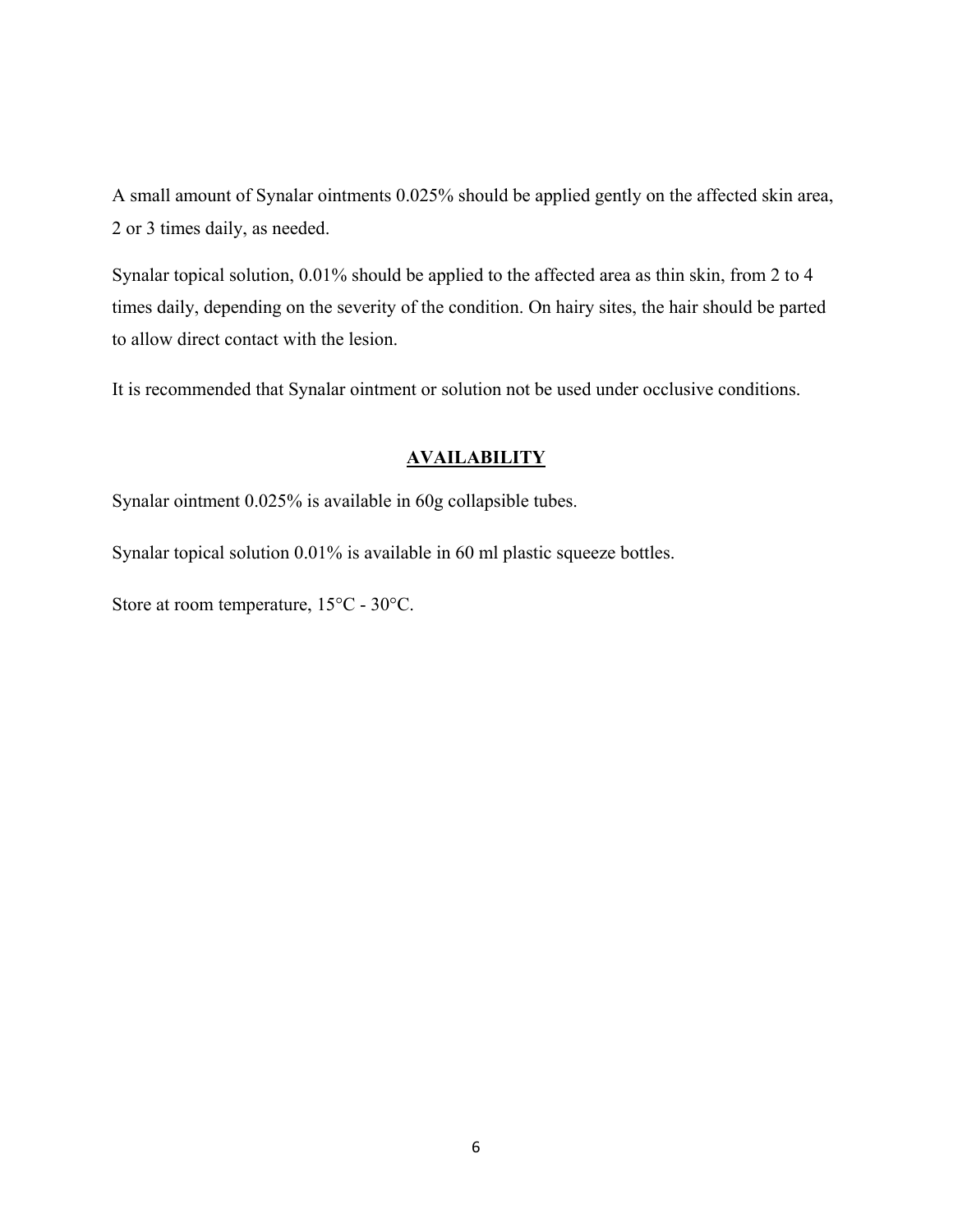## **CHEMISTRY**

### **Chemical name**

6a, 9a-difluoro-16-hydroxyprednisolone-16, 17-acetonide.

## **Structural formula**



## **Molecular formula**

 $C_{24}$  H<sub>30</sub> F<sub>2</sub> O<sub>6</sub>

## **Molecular weight**

452.48

### **Description**

Fluocinolone acetonide, the active ingredient in Synalar, is a chemical modification of prednisolone and occurs as a white to creamy-white crystalline powder. It is odorless and stable in air, and has a melting range between 268°C - 280°C.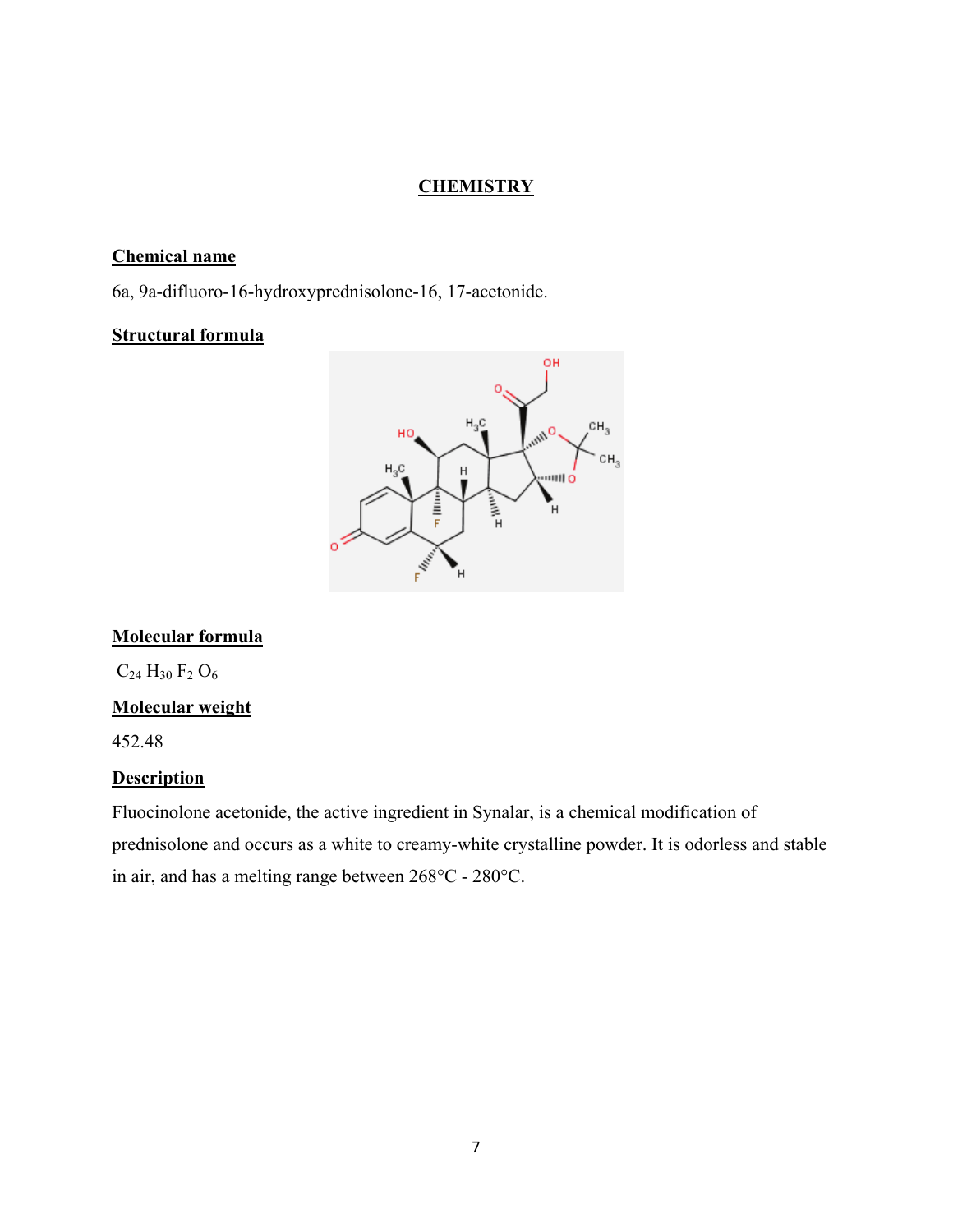### **PHARMACOLOGY**

Synalar (fluocinolone acetonide) is a chemical modification of prednisolone which possesses greater anti-inflammatory and gluconeogenic properties than the parent compound when compared on an equivalent basis.

Fluocinolone acetonide has been reported to posses 263 times the glucocorticoid activity of cortisol (hydrocortisone) as measured by the thymolitic activity assay in the rat; 446 times assay in the rat; 446 times that of cortisol in the antigranuloma activity assay in the rat; and also in the same animal 138 times that of cortisol in the liver glycogen deposition assay.

In similar test in rats, data indicated that fluocinolone acetonide has 500 times the glucocorticoid activity of cortisol (hydrocortisone) as measured by the thymolitic and antigranuloma activity assays. Fluocinolone acetonide showed minimal effects on sodium and potassium excretion as studied in the adrenalectomized rat.

### **CLINICAL PHARMACOLOGY**

The vasoconstrictor activity assay has been used to estimate the anti-inflammatory potential of topical corticosteroids in humans. In this assay fluocinolone acetonide showed 100 times the activity of hydrocortisone acetate.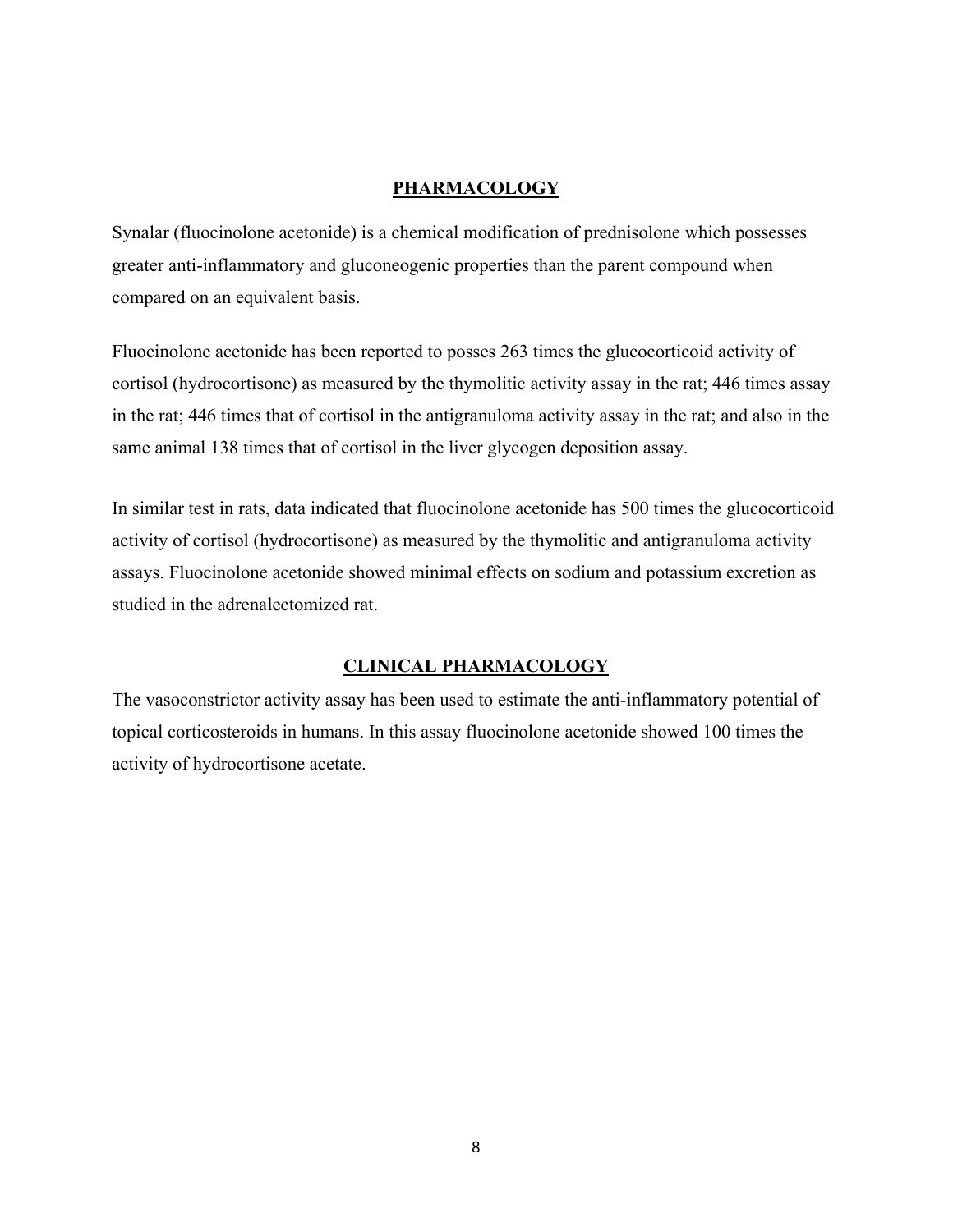It was shown by Holden & Adams (1959) and by Ruhman & Berliner (1965) that corticosteroids inhibit fibroblast growth and by Dougherty & Berliner that fibroblasts are directly involved in the inflammatory process. In the fibroblast inhibitory effect on fibroblast multiplication in a tissue culture system, fluocinolone acetonide was 440 times more potent than cortisol (hydrocortisone).

Corticosteroids stabilize lysosomal membranes, thus preventing the liberation of digestive and lytic enzymes which are released in response to certain noxious stimuli. It has been suggested that this protective effect of corticoids may be a basis for their therapeutic action.

Orally, as measured by the oesinopenic assay in man, fluocinolone acetonide is equipotent to prednisolone. Administered intravenously, it is more potent than prednisolone on a mg/mg basis. The effect of oral fluocinolone acetonide in the suppression of the standard croton oil inflammatory insult assay was assessed in human volunteers. In 5 subjects, triamcinolone was consistently more potent than fluocinolone acetonide. In 4 of 6 subjects, fluocinolone acetonide did have an anti-inflammatory effect exceeding that of a control placebo, but in 2 of 6 subjects it was equal to the control. Utilizing stable strontium as a tracer for studying calcium metabolism in man, it was found that fluocinolone acetonide had a negligible effect. In human subjects 20mg of fluocinolone acetonide per os per day 18-24 days produced a negative nitrogen balance and parallel weight loss. At this dose level there was no effect on calcium balance nor on the excretion of 17-hydroxycorticosteroids or 17-ketosteroids.

9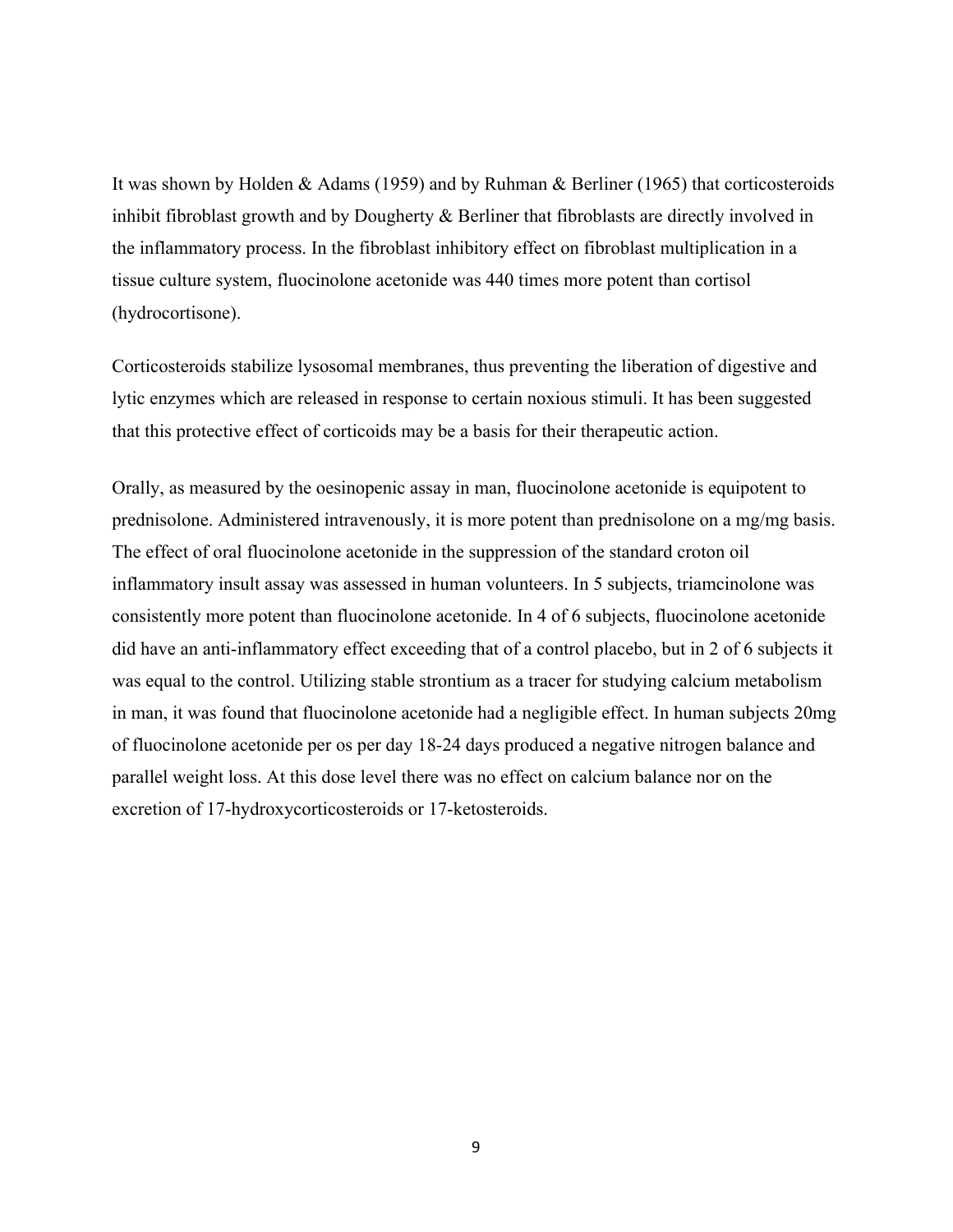#### **Pharmacokinetics**

The extent of percutaneous absorption of topical corticosteroids is determined by many factors including the vehicle, and the integrity of the epidermal barrier.

Topical corticosteroids can be absorbed from normal intact skin. Inflammation and/ or other disease processes in the skin increase percutaneous absorption.

Once absorbed through the skin, topical corticosteroids are handled through pharmacokinetic pathways similar to systemically administered corticosteroids. Corticosteroids are bound to plasma proteins in varying degrees. They are metabolized primarily in the liver and are then excreted by the kidneys. Some of the topical corticosteroids and their metabolites are also excreted into the bile.

Human systemic absorption studies have been conducted by various researchers. McNall and Melby (data on file) have studied the effect of applying large amounts of fluocinolone acetonide cream 30-60g /day (7.5 to 15mg of active material) to the skin of normal subjects and one patient with severe exfoliative dermatitis. In the normal patients, urine volume, sodium and potassium excretions were also measured in addition to the 17-ketosteroids and 17-hydroxycorticosteroids. No abnormal values were reported. In a similar study, Myerson (1964) reported that there were no appreciable changes in these parameters which could be attributed to absorption of fluocinolone acetonide.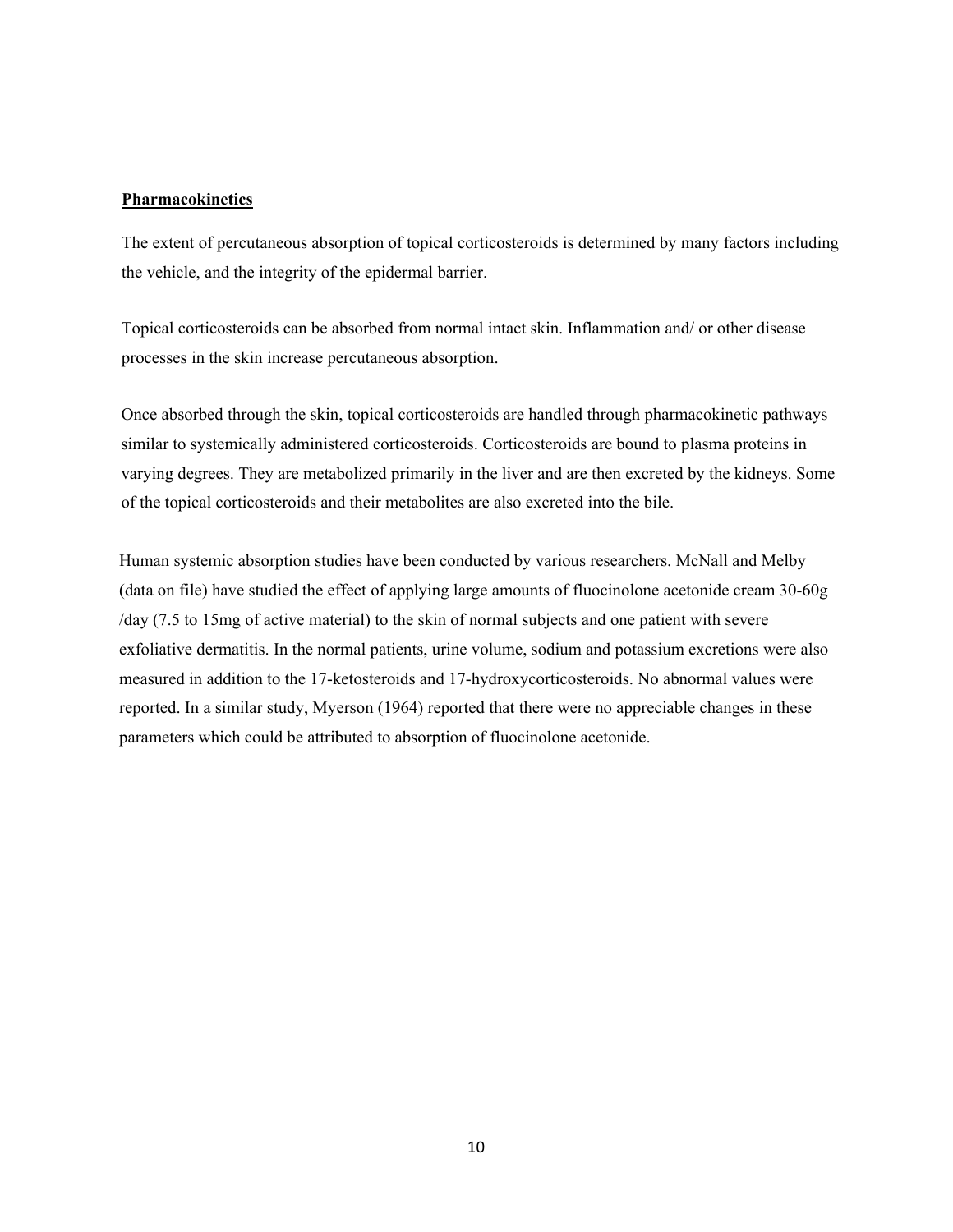Absorption studies utilizing fluocinolone acetonide cream 0.2% in quantities of 2 to 3 g per day with occlusion (4 to 6 mg of active material) have failed to show any evidence of corticosteroid effect. Additional studies utilizing fluocinolone acetonide cream 0.2% in quantities of 10 g per day without occlusion have also shown no evidence of corticosteroid effect.

Transient suppression of adrenal activity has been noted after application of corticosteroids to moderately large body areas under occlusive therapy. The adrenal suppression depends on several factors: percentage of body surface treated, concentration of the corticosteroid in the topical preparation, and most important, the integrity of the skin barrier. The adrenals apparently revert to normal function within 48 hours after cessation of therapy.

Administered orally, clinical evaluation of fluocinolone acetonide resulted in a surprisingly variable response in patients with corticosteroid responsive disease. Most investigators found it to be effective and about equipotent to prednisolone but in at least one group of patients with rheumatic disease previously shown to be corticoid responsive there was negligible benefit in 11 of 18 subjects from administered doses of up to 8 mg per day.

Synalar (fluocinolone acetonide) used topically has been shown to be an effective agent in the treatment of inflammatory and pruritic dermatoses. It is significantly more effective than hydrocortisone, and in many instances, was effective when other available topical corticosteroids gave inadequate therapeutic responses.

11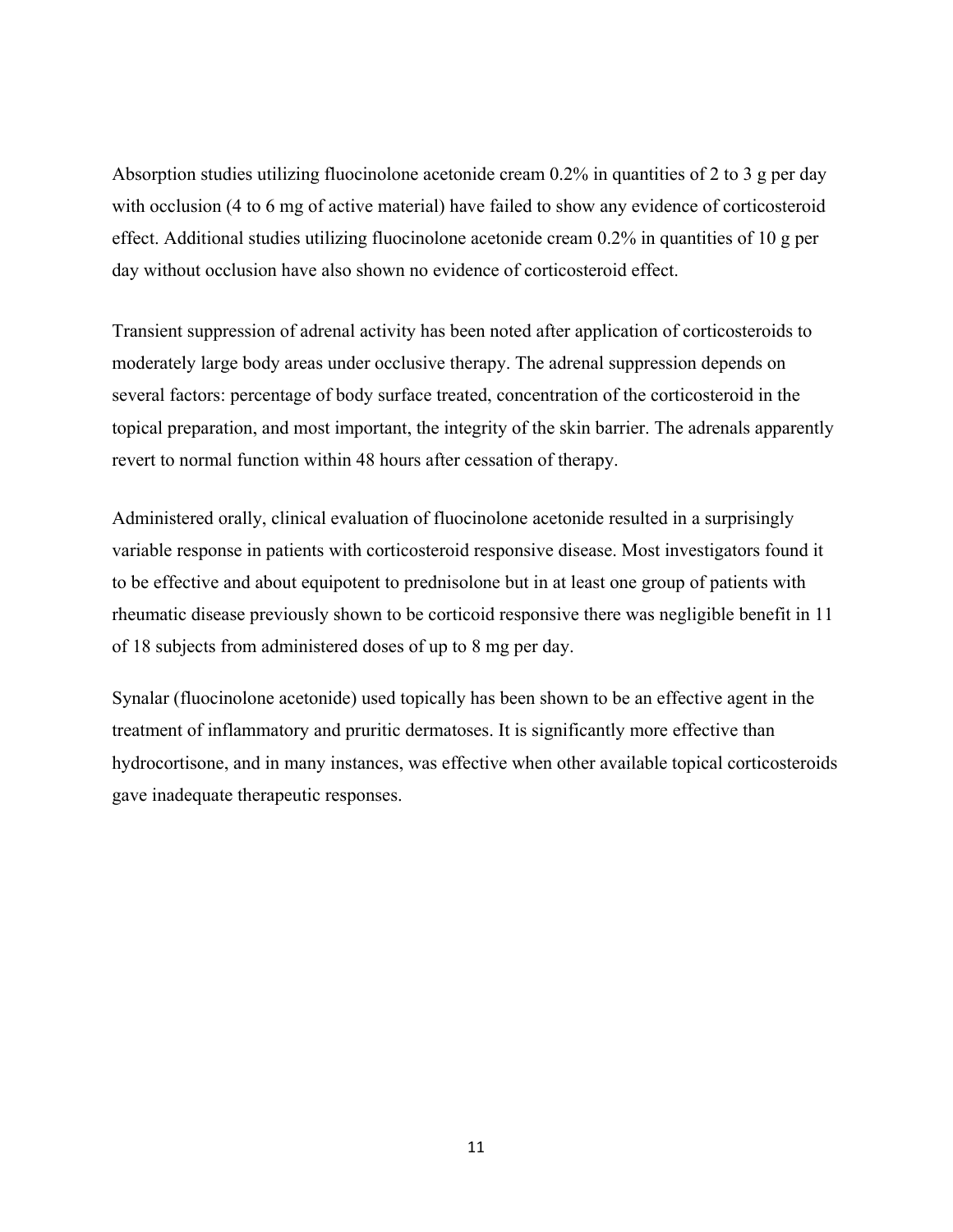## **CLINICAL STUDIES**

The efficacy of fluocinolone acetonide, the active ingredient in Synalar, is well documented in over 4,000 patients for the indications listed below. Table I summarizes some of the representative accumulated clinical data.

|                       | No. of<br>publications | No. of<br>patients | Significant<br>Improvement** |
|-----------------------|------------------------|--------------------|------------------------------|
| contact dermatitis    | 27                     | 750                | 713                          |
| eczematous dermatitis | 21                     | 472                | 409                          |
| seborrheic dermatitis | 18                     | 442                | 426                          |
| atopic dermatitis     | 24                     | 460                | 426                          |
| psoriasis             | 36                     | 1699               | 1510                         |
| neurodermatitis       | 18                     | 351                | 324                          |
| <b>TOTAL</b>          | 144                    | 4174               | 3808                         |

## Table I

\*\*Expressed by authors as excellent, very good, good, improved, complete remission of inflammation, etc.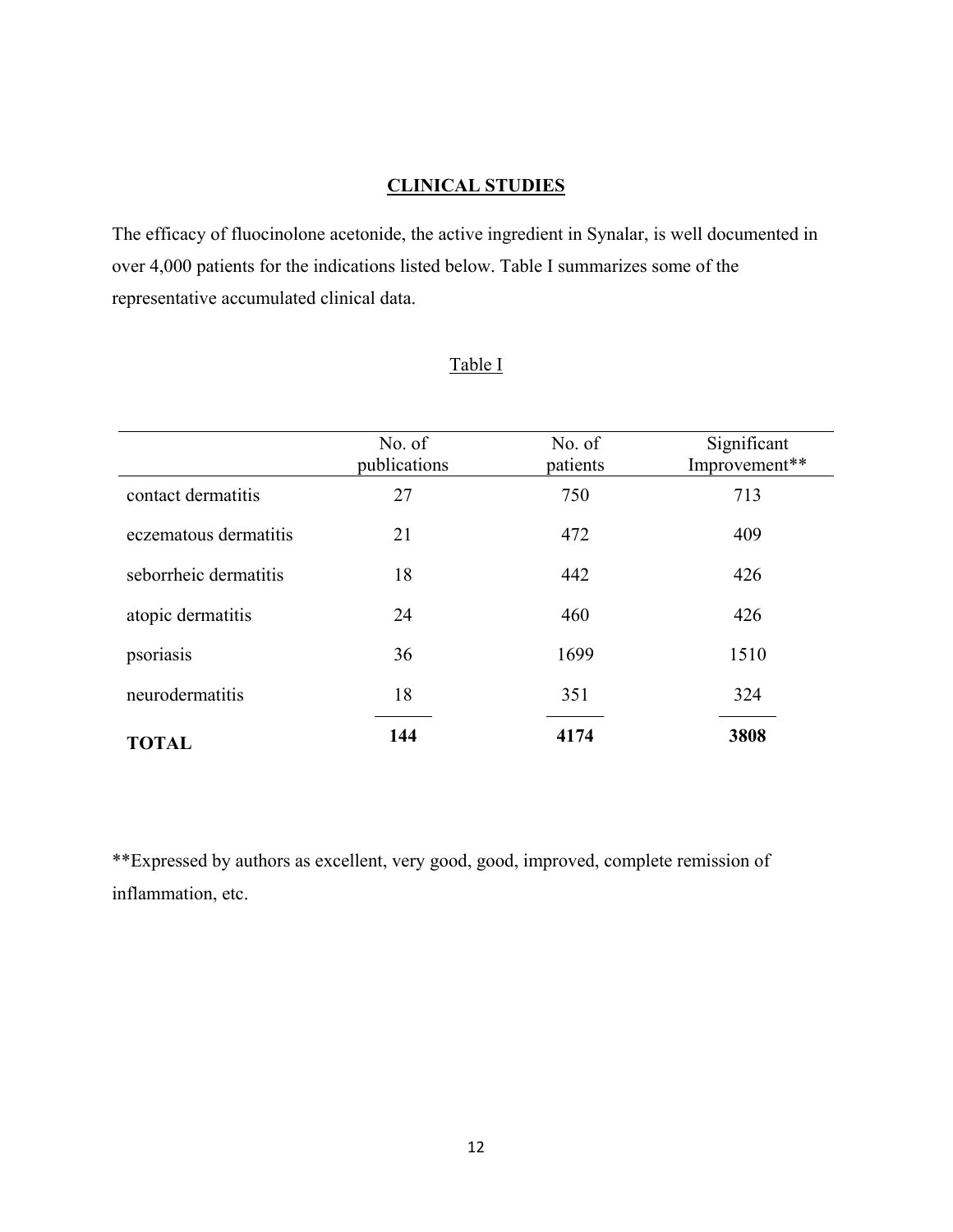### **TOXICOLOGY**

Acute toxicity studies with fluocinolone acetonide, the active ingredient in Synalar, have been done in rats, cats, and dogs. In rats, the LD50 intraperitoneal dose ranged from 79 mg/kg to 126 mg/kg. Administered orally, the LD50 dose was 1000 mg/kg. Administered orally, the LD50 in cats and dogs is greater than 1 g/kg. Subacute toxicity studies with fluocinolone acetonide have been done in monkeys. Six months of oral administration of fluocinolone acetonide to monkeys resulted in no significant deviation from control observations except for weight loss at the high dosages. The dosage was 0.5 mg/kg for 14 weeks with an increase to 2 mg/kg for the remainder of the six months.

Fluocinolone acetonide applied topically in rabbits at a dose of 2 g/kg body weight over a 13 week period produced weight loss and slight decrease in the size of adrenals. Ten human adult males received per os 4 mg of fluocinolone acetonide daily for 90 days. Complete blood counts, urinalysis, liver function tests, serum sodium, potassium, calcium and stool examinations were done during the control period, at 45 and 90 days. No significant alterations of these parameters from control levels were noted.

No significant eye irritation was observed in rabbits during a 15-day period in which 0.1ml of either the vehicle of fluocinolone acetonide ophthalmic solution with antibiotics or the vehicle without antibiotics was instilled twice daily into eyes of rabbits. Daily doses of fluocinolone acetonide ranging from 0.062 to 0.083 mg/kg/day delivered by nasal spray to rabbits for 24 consecutive days produced no significant gross pathology of the respiratory tract.

13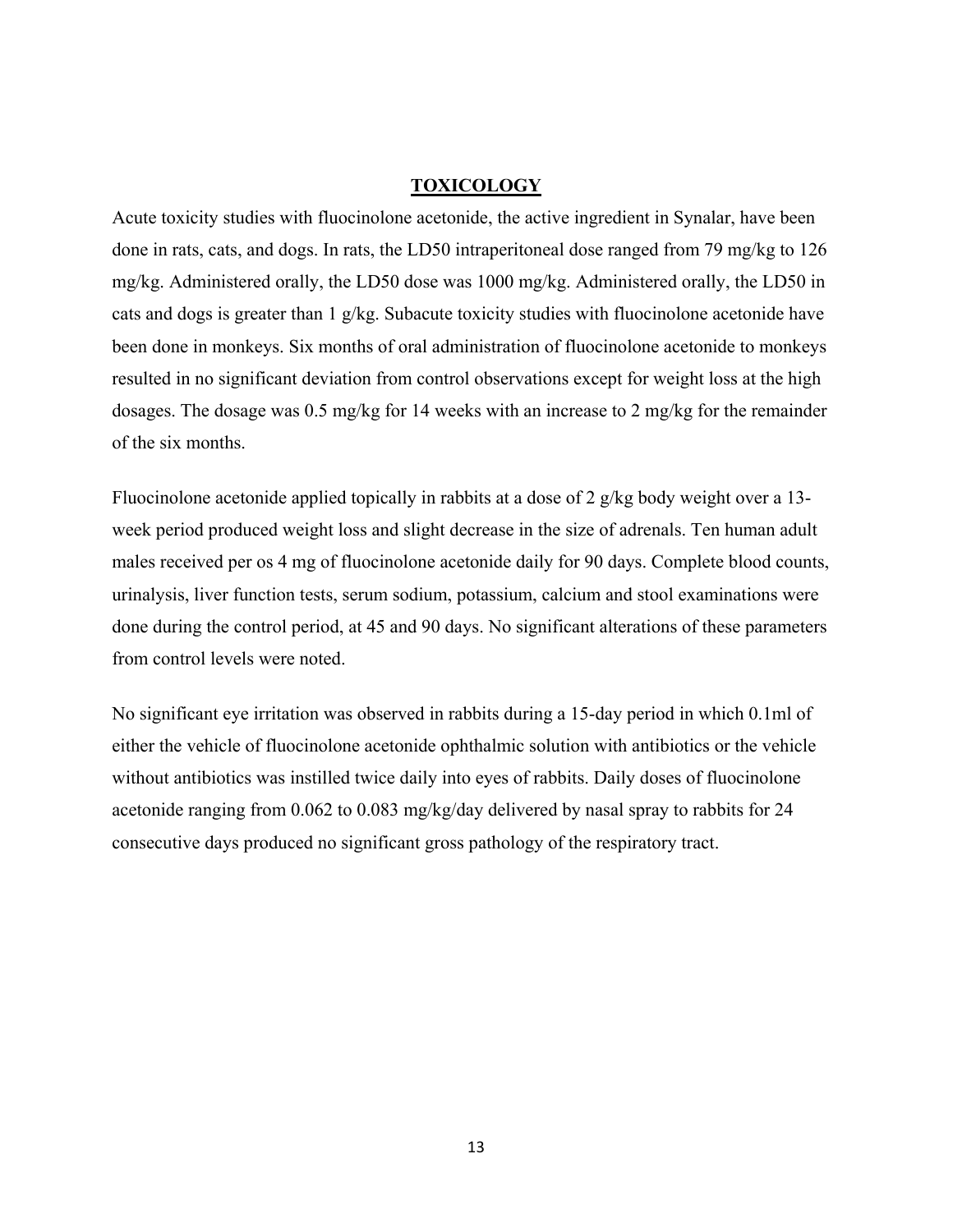### **BIBLIOGRAPHY**

1. Berliner, D.L. and Rhumann, A. G. (1967) Influence of steroids on fibroblasts. I. An in vitro fibroblast assay for corticosteroids. J. Invest. Derm. 49: 117-122

2. Chann, M.M. and Levy, E.J. (1961) Fluocinolone acetonide, a new topical corticosteroid: clinical and pharmacologic evaluation. J. New Drugs 1:262-267

3. Dougherty, T.F. and Berliner D. Film: A new view of corticosteroid action in inflammatory dermatoses produced by Syntex Labs, Inc. - Palo Alto, CA

4. Deumling, W.W. (1965) The effects of propylene glycol solution of fluocinolone acetonide cream. Clin.Med.72: 1167-1171

5. Holden, M. and Adams, L.B. (1957) Inhibitory effects of cortisone acetate and hydrocortisone on growth of fibroblasts.

6. Kanee, B. (1963) Clinical studies with topical fluocinolone acetonide in the treatment of various dermatoses. Can. Med. Assn. J. 88: 999-1003

7. Lerner, L.J., et al (1964) Anti-inflammatory steroids: potency, duration and modification of activities. Ann. N.Y. Acad. Sci. 116: 1071-1077

8. London, D.R. (1968) The corticosteroids. Practitioner 200: 113-120

9. March, C., et al (1965) Adrenal function after topical steroid therapy. Clin. Pharmacol. Ther. 6: 43-49

10. McKenzie, A.W. (1962) Percutaneous absorption of steroids. Arch. Derm. 86:611-614